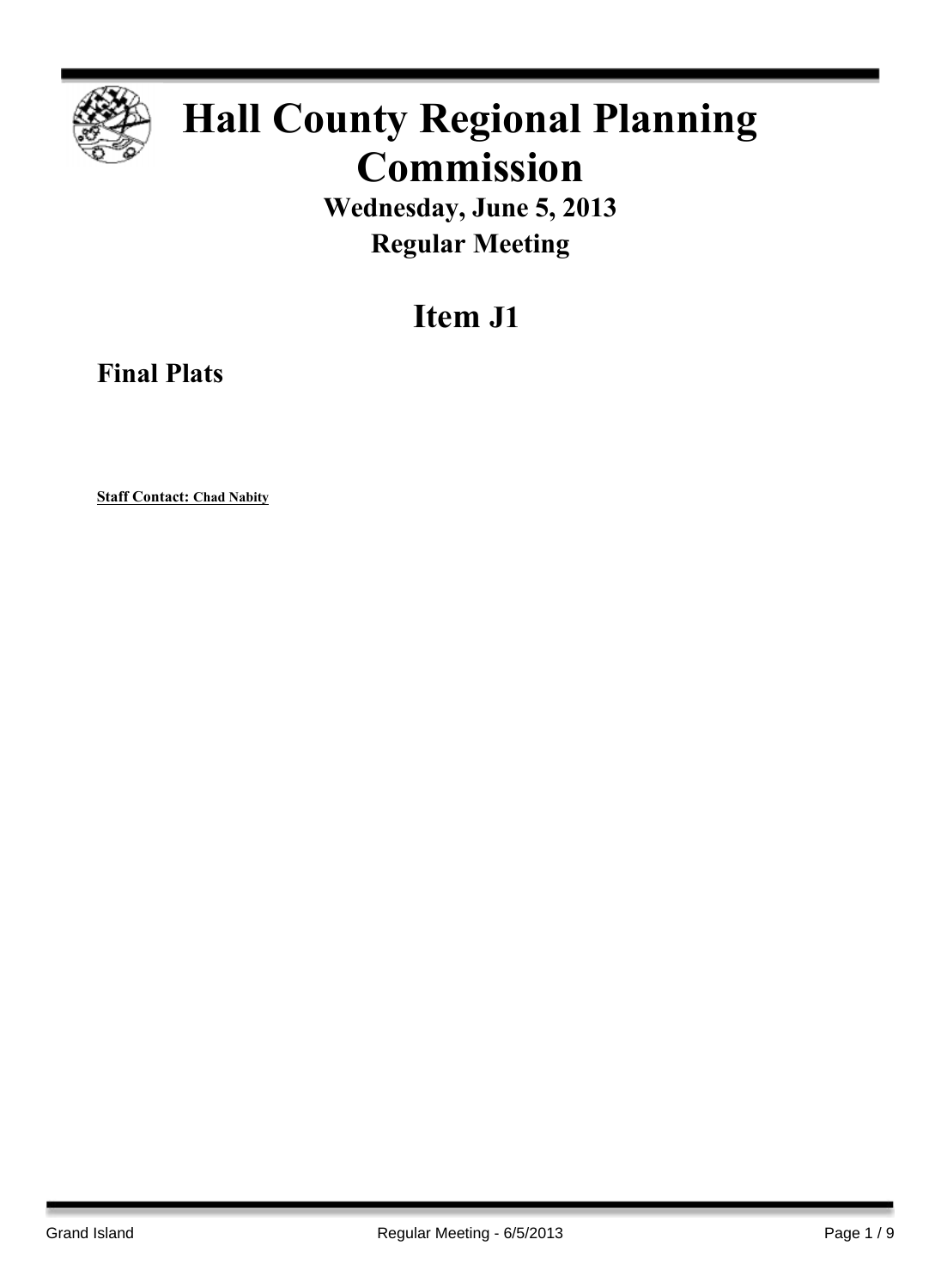Dear Members of the Board:

### **RE: Final Plat – Sterling Estates Third Subdivision**

For reasons of Section 19-923 Revised Statues of Nebraska, as amended, there is herewith submitted a final plat of Sterling Estates Third Subdivision, located in the City of Grand Island, in Hall County Nebraska.

This final plat proposes to create 8 lots on a tract of land in part of the Northwest Quarter (NW1/4) of Section Twelve (12), Township Eleven (11) North, Range Ten (10) West of the 6<sup>th</sup> P.M. in the City of Grand Island Hall County, Nebraska, said tract containing 1.40 acres.

You are hereby notified that the Regional Planning Commission will consider this final plat at the next meeting that will be held at 6:00 p.m. on June 5, 2013 in the Council Chambers located in Grand Island's City Hall.

Sincerely,

Chad Nabity, AICP Planning Director

Cc: City Clerk City Attorney City Public Works City Building Department City Utilities Manager of Postal Operations Olsson Associates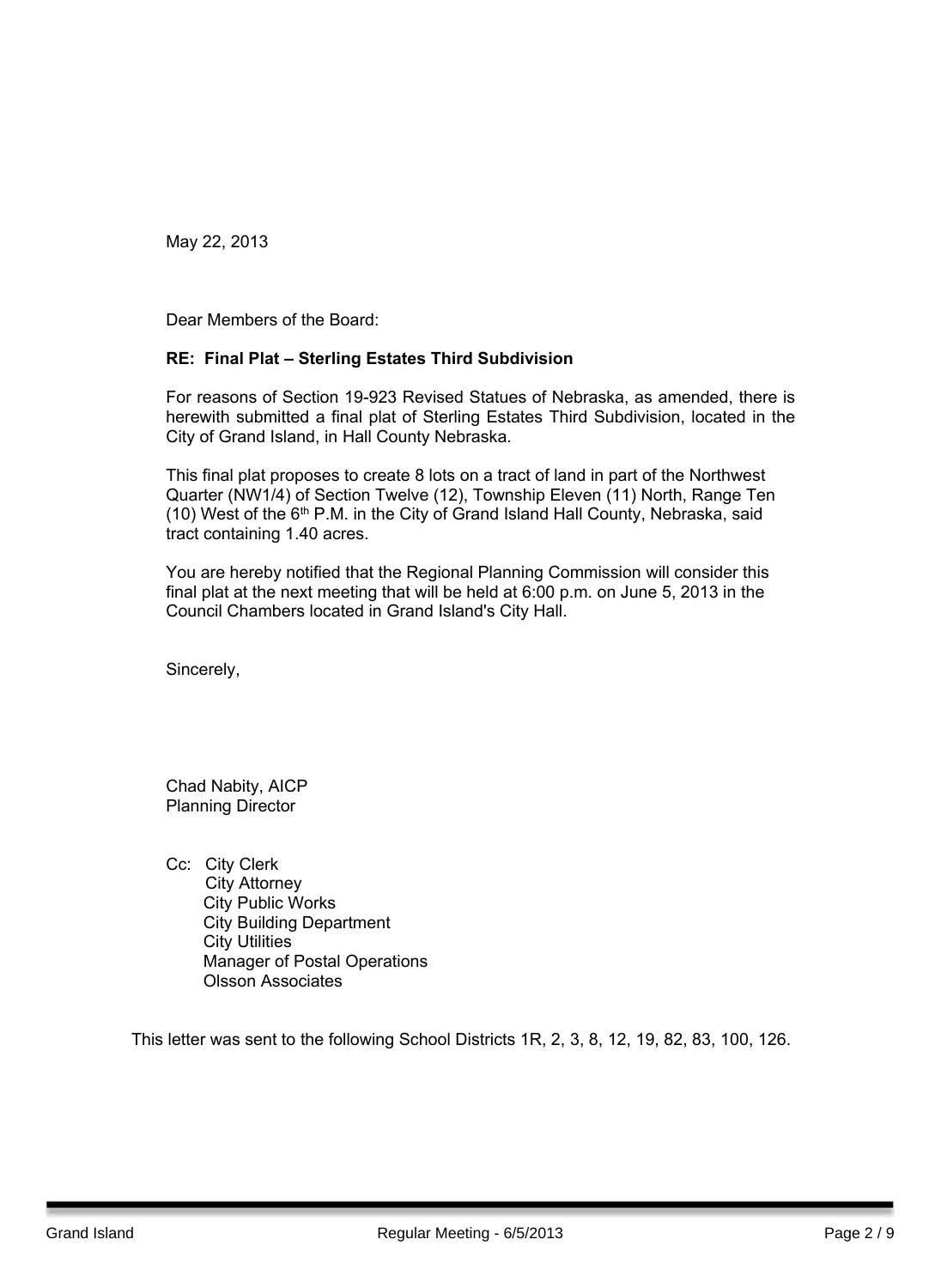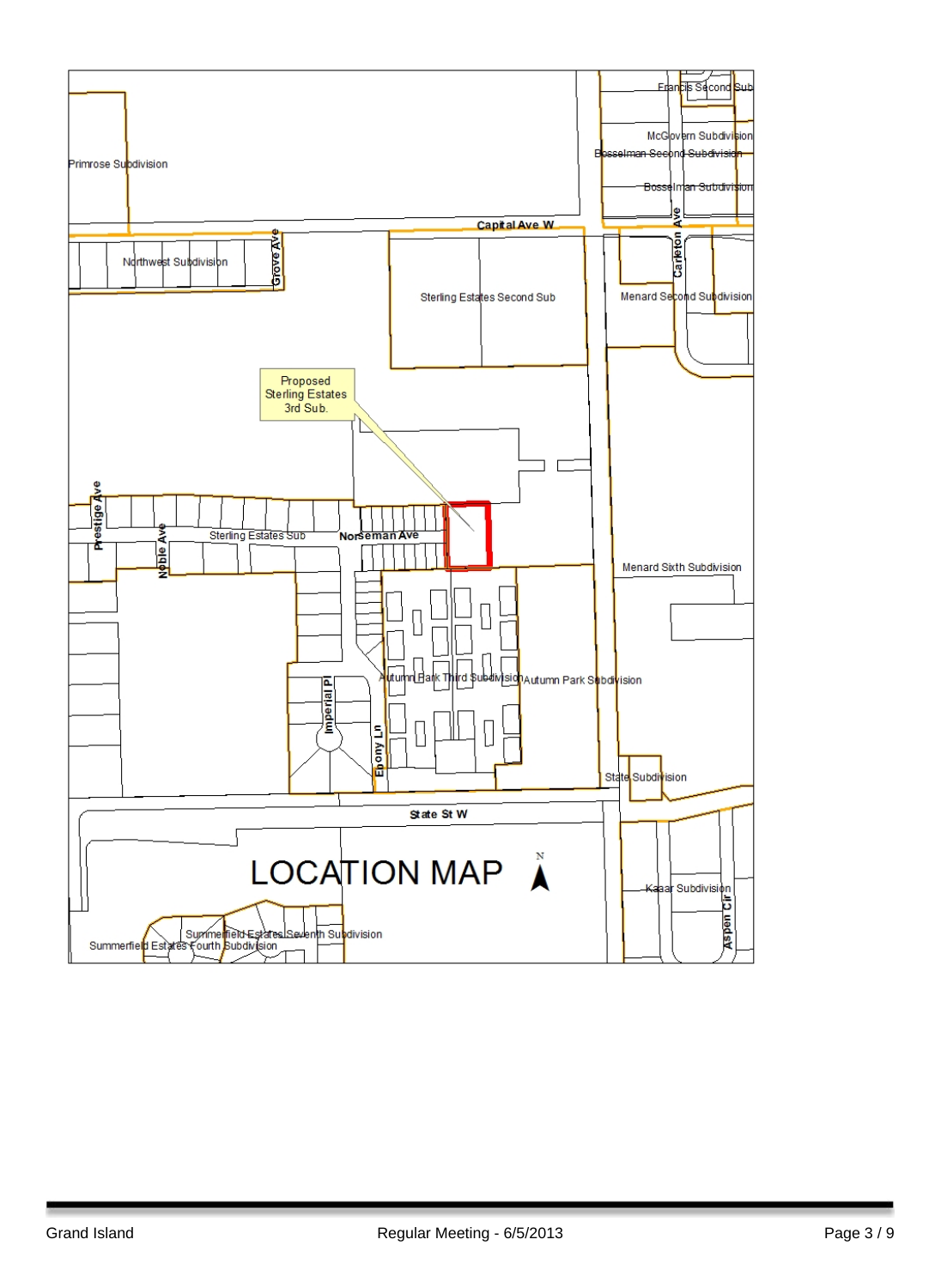Dear Members of the Board:

## **RE: Final Plat – Sterling Estates Fourth Subdivision**

For reasons of Section 19-923 Revised Statues of Nebraska, as amended, there is herewith submitted a final plat of Sterling Estates Fourth Subdivision, located in the City of Grand Island, in Hall County Nebraska.

This final plat proposes to create 24 lots on a tract of land in part of the Northwest Quarter (NW1/4) of Section Twelve (12), Township Eleven (11) North, Range Ten (10) West of the 6<sup>th</sup> P.M. in the City of Grand Island Hall County, Nebraska, said tract containing 5.01acres.

You are hereby notified that the Regional Planning Commission will consider this final plat at the next meeting that will be held at 6:00 p.m. on June 5, 2013 in the Council Chambers located in Grand Island's City Hall.

Sincerely,

Chad Nabity, AICP Planning Director

Cc: City Clerk City Attorney City Public Works City Building Department City Utilities Manager of Postal Operations Olsson Associates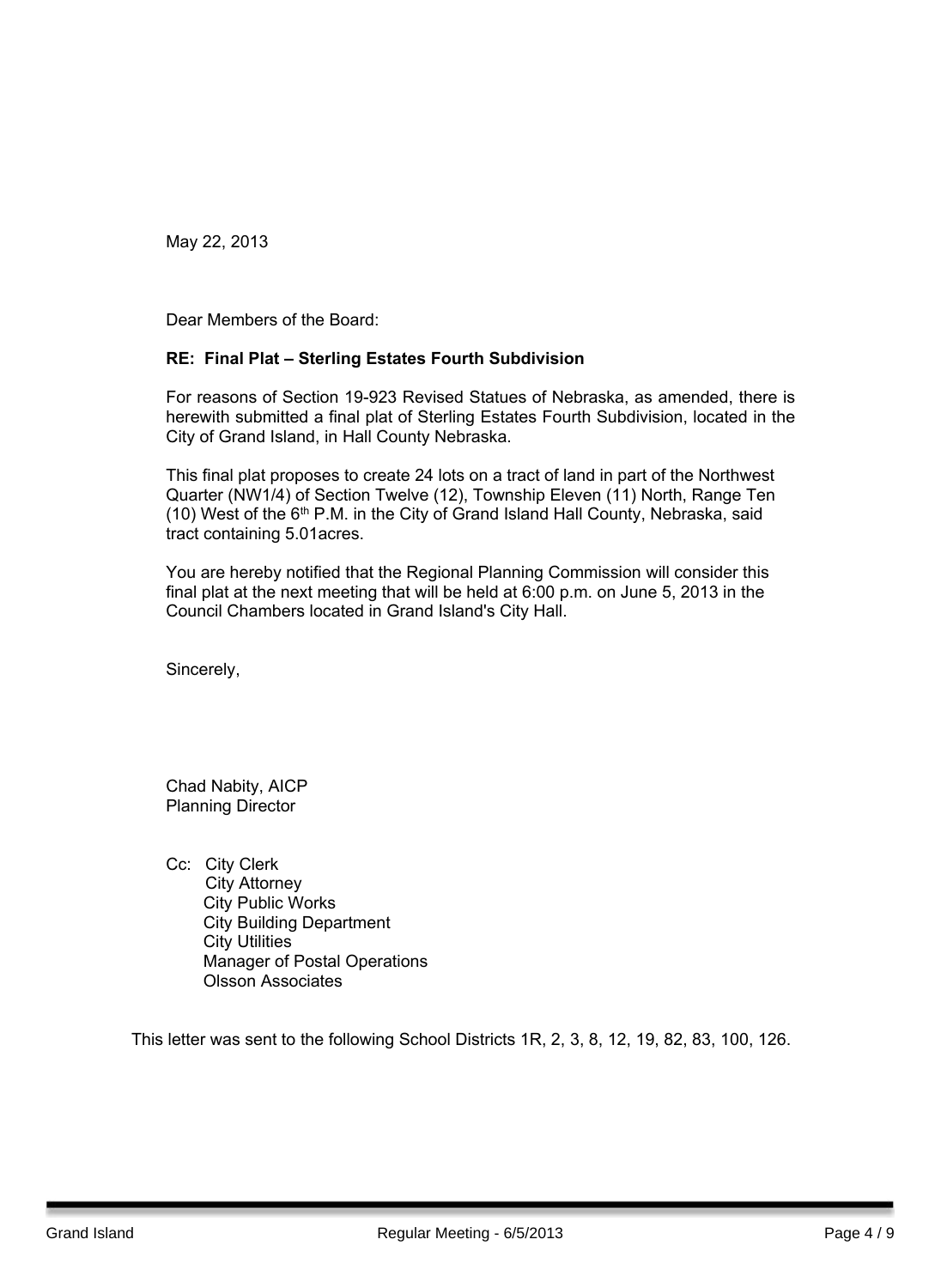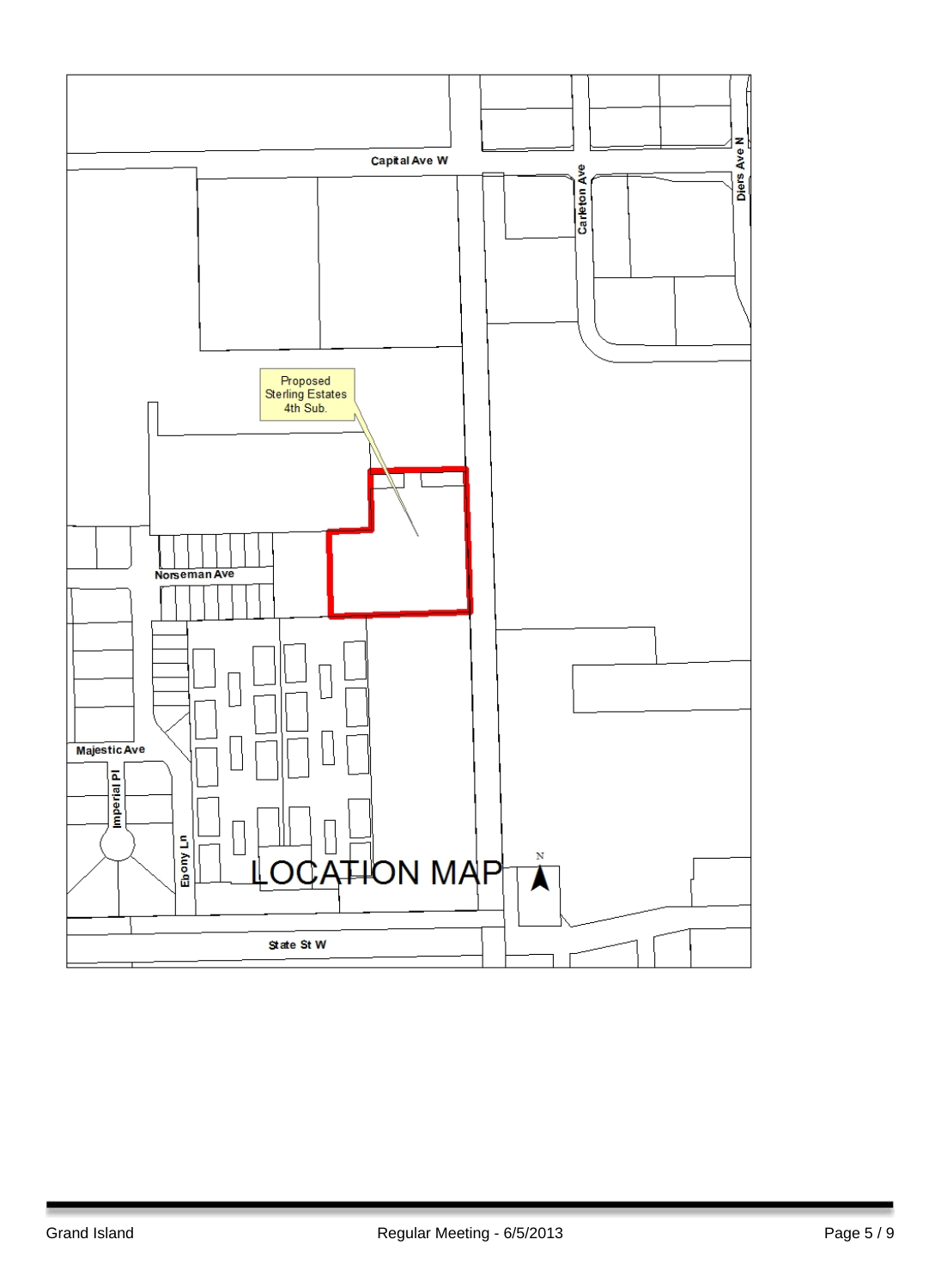Dear Members of the Board:

#### **RE: Final Plat – A & A Woit Subdivision – Final Plat.**

For reasons of Section 19-923 Revised Statues of Nebraska, as amended, there is herewith submitted a final plat of A & A Woit Subdivision, located in the City of Grand Island, in Hall County Nebraska.

This final plat proposes to create 1 Lot on a tract of land comprising in part of the North Half of the Southeast Quarter (N1/2 SE1/4) of Section Thirty-Five (35), Township Eleven (11) North, Range Eleven (11) West of the 6<sup>th</sup> P.M., in Hall County, Nebraska, said tract containing 2.06 acres.

You are hereby notified that the Regional Planning Commission will consider this final plat at the next meeting that will be held at 6:00 p.m. on June 5, 2013 in the Council Chambers located in Grand Island's City Hall.

Sincerely,

Chad Nabity, AICP Planning Director

Cc: Hall County Clerk Hall County Attorney Hall County Public Works Hall County Zoning Department Manager of Postal Operations Olsson Associates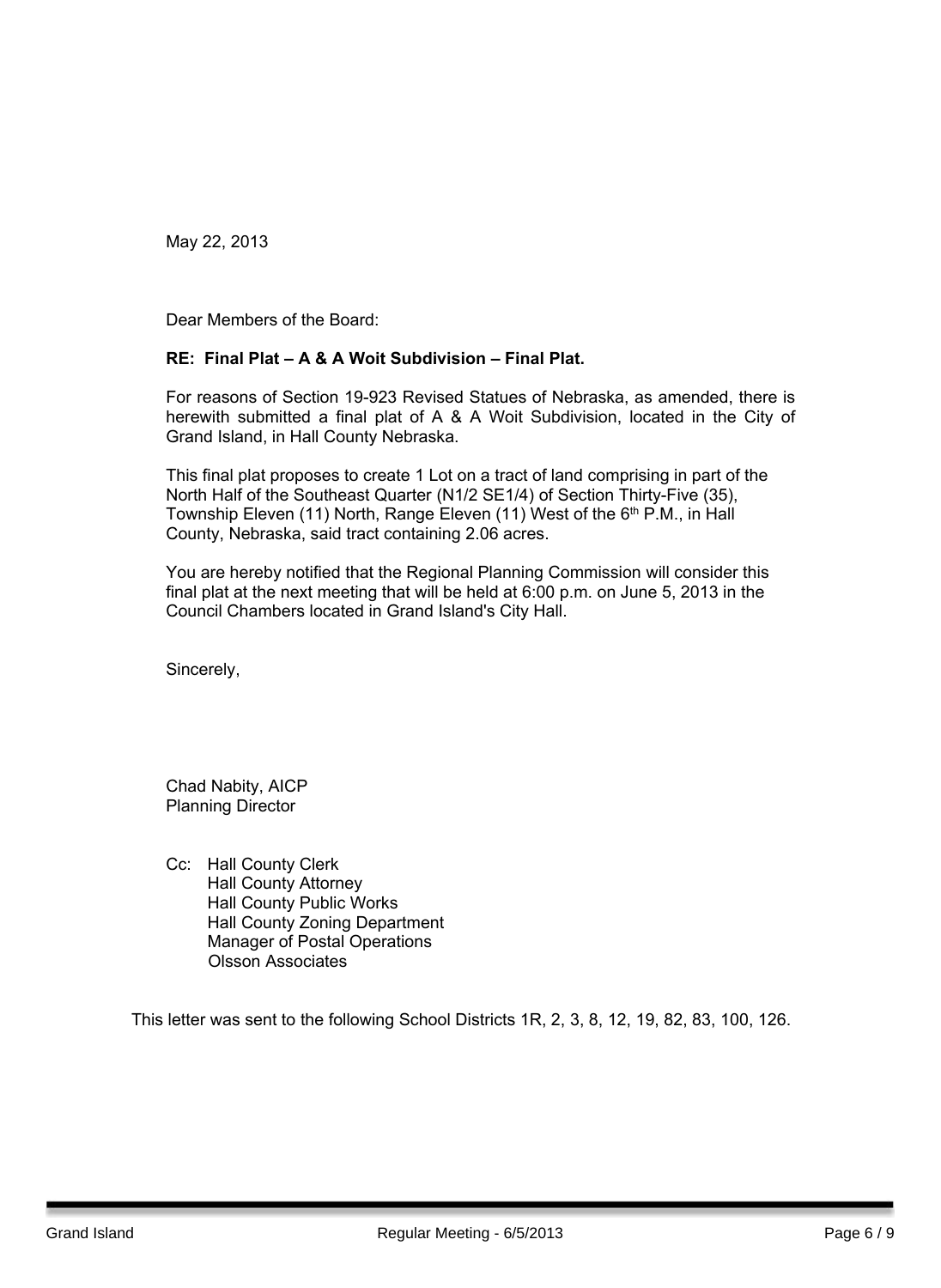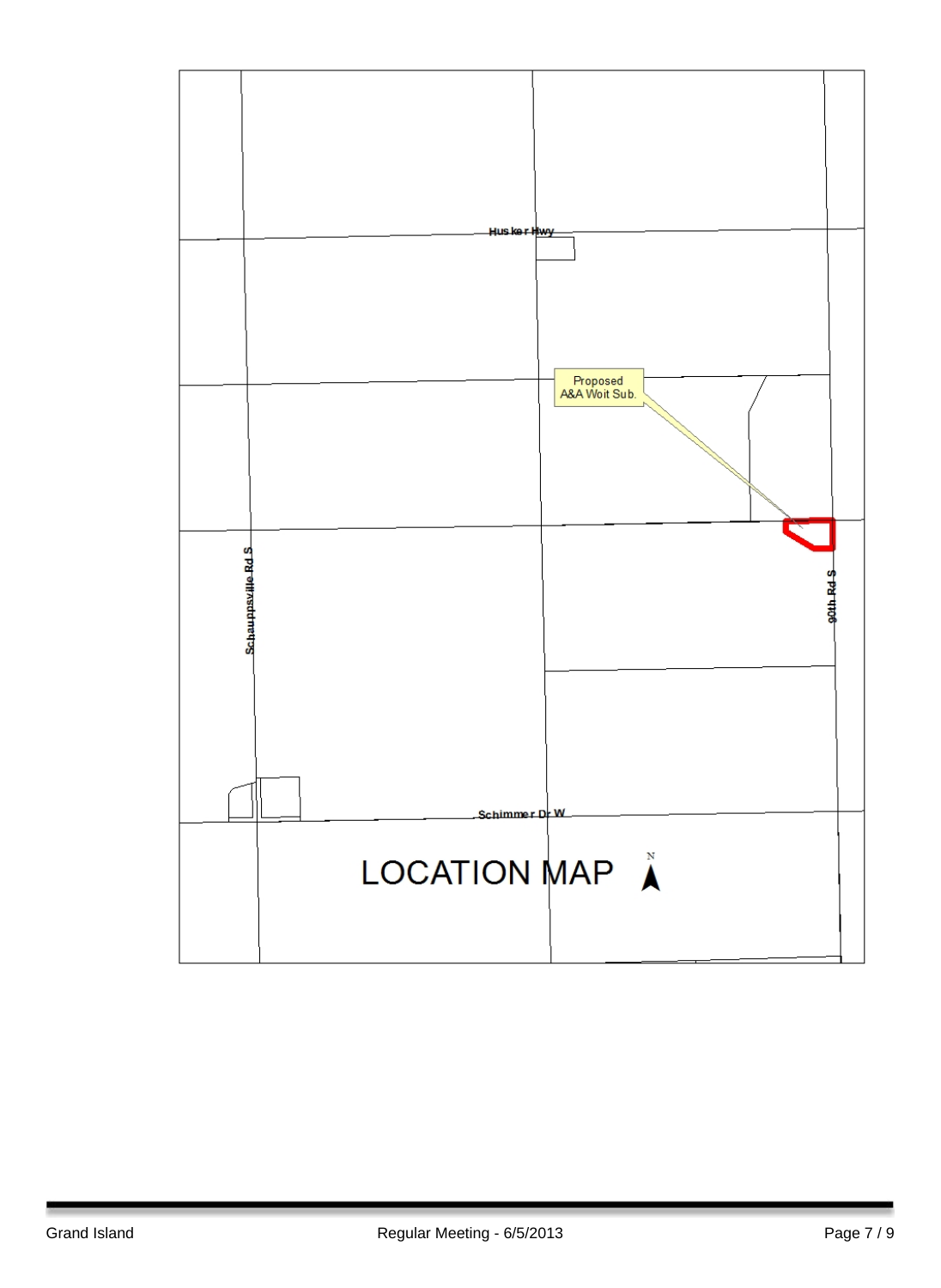Dear Members of the Board:

#### **RE: Final Plat – Boroff Subdivision – Final Plat.**

For reasons of Section 19-923 Revised Statues of Nebraska, as amended, there is herewith submitted a final plat of Boroff Subdivision, located in the City of Grand Island, in Hall County Nebraska.

This final plat proposes to create 1 Lot on a tract of land comprising a part of the Southeast Quarter (SE1/4), Section Seventeen (17), Township Eleven (11) North, Range Twelve (12) West of the 6<sup>th</sup> P.M., in Hall County, Nebraska, said tract containing 5.122 acres.

You are hereby notified that the Regional Planning Commission will consider this final plat at the next meeting that will be held at 6:00 p.m. on June 5, 2013 in the Council Chambers located in Grand Island's City Hall.

Sincerely,

Chad Nabity, AICP Planning Director

Cc: Hall County Clerk Hall County Attorney Hall County Public Works Hall County Zoning Department Manager of Postal Operations Rockwell & Associates, INC